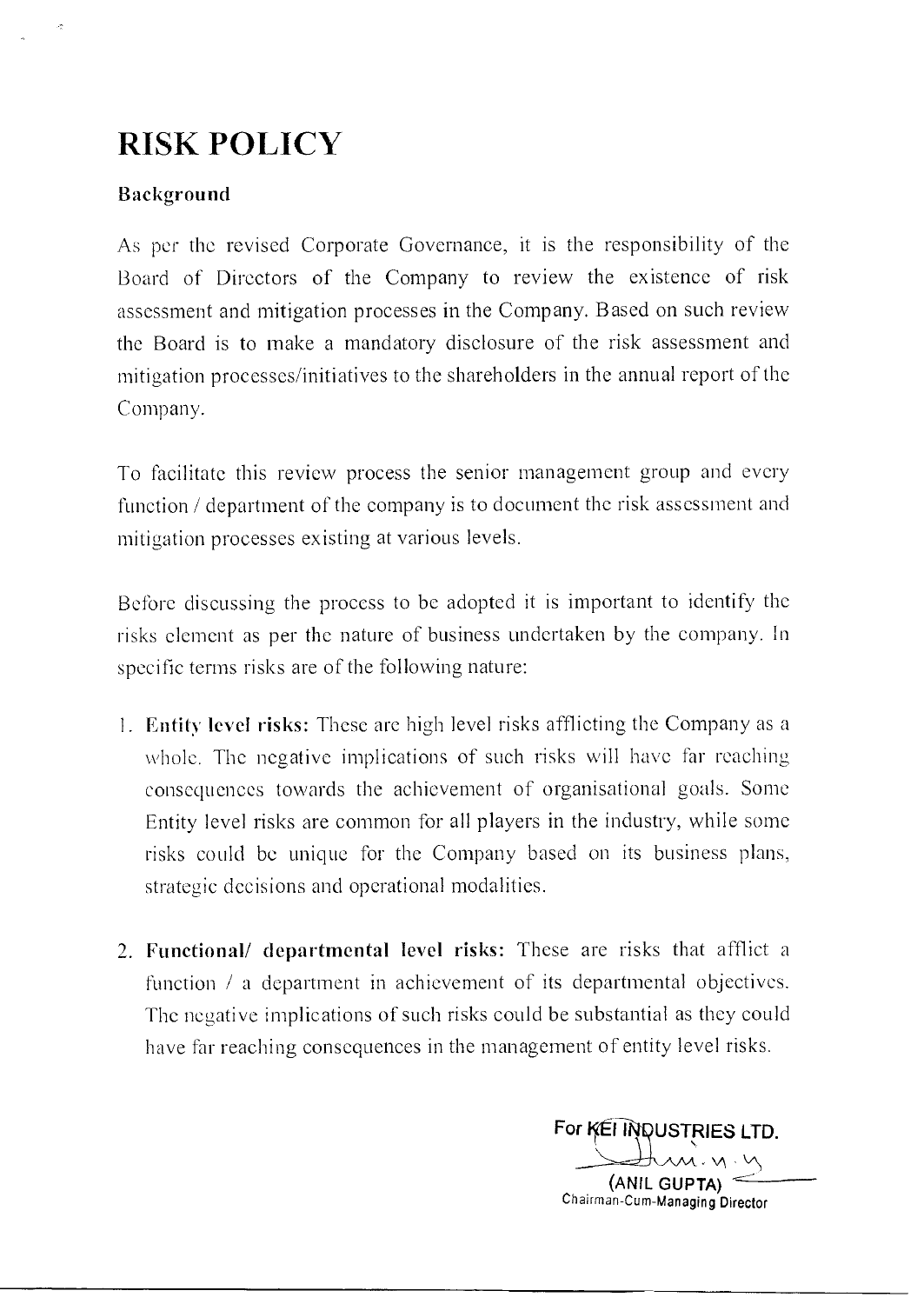3. Process level risks: These risks are the lowest level of risks being managed by process owners who are sectional heads/ Managers reporting into a departmental/ functional head. The negative implications of such risks can vary from negligible to very significant depending on the impact it would have in the management of functional risks.

In view of the above, the management has identified a few external and internal risks perceived by the business groups in the recent past and also based on various developments and activities viewed by the businesses and organizations in the current scenario. The following identified risks are business specific. The management is of the view that each business groups and organisations should review the risks expressed below as a part of their business activity:

#### EXTERNAL AND INTERNAL RISK COVERAGE

| S.NO            | <b>External Risks</b>                        |  |  |
|-----------------|----------------------------------------------|--|--|
| ER <sub>1</sub> | Political                                    |  |  |
| ER <sub>2</sub> | <b>Macro Economic Environment</b>            |  |  |
| ER <sub>3</sub> | Currency                                     |  |  |
| ER <sub>4</sub> | Commodity                                    |  |  |
| ER <sub>5</sub> | <b>Interest Rate</b>                         |  |  |
| ER <sub>6</sub> | Investments                                  |  |  |
| ER <sub>7</sub> | <b>Reputation</b>                            |  |  |
| ER <sub>8</sub> | <b>Talent Pool</b>                           |  |  |
| ER <sub>9</sub> | <b>Trade And Other Regulation</b>            |  |  |
| <b>ER10</b>     | Legal                                        |  |  |
| <b>ER11</b>     | Terrorism                                    |  |  |
| <b>ER12</b>     | <b>Competition (New entrants/Substitute)</b> |  |  |
|                 | products)                                    |  |  |
| <b>ER13</b>     | Technology                                   |  |  |
| <b>ER14</b>     | <b>Customers</b>                             |  |  |
| ER 15           | Suppliers                                    |  |  |

For KEHNDUSTRIES LTD.

**(ANIL GUPTA)**  Chairman-Cum-Managing Director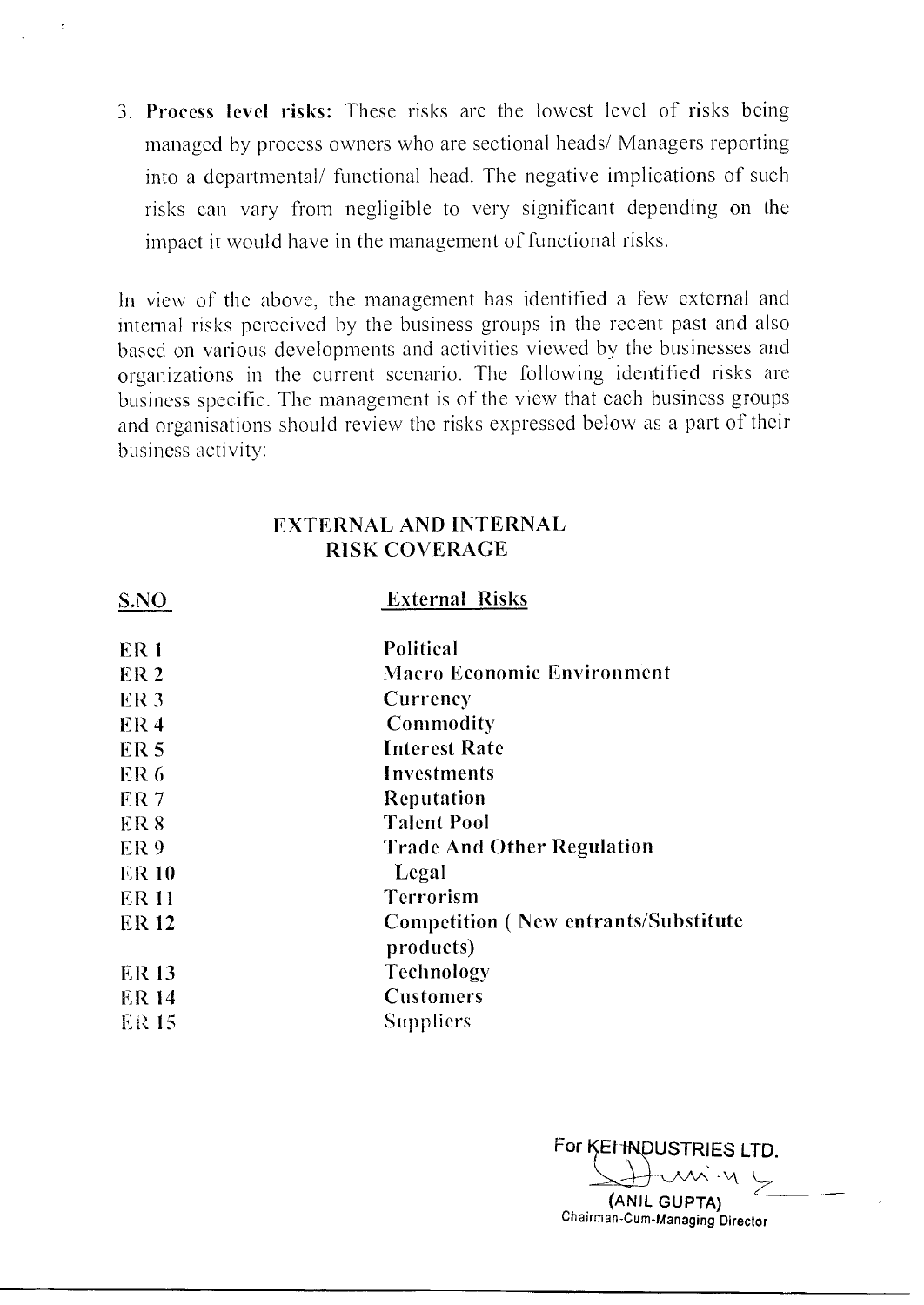| S.NO                    | <b>Internal Risks</b>                    |  |  |
|-------------------------|------------------------------------------|--|--|
| IR A                    | <b>STATEGIC:</b>                         |  |  |
| 1                       | <b>Technological Development</b>         |  |  |
| $\overline{\mathbf{c}}$ | <b>Evolving Standard</b>                 |  |  |
| $\overline{3}$          | <b>Customer Needs</b>                    |  |  |
| 4                       | <b>New Products</b>                      |  |  |
| $\overline{\mathbb{S}}$ | Investments                              |  |  |
| IR <sub>B</sub>         | <b>OPERATIONAL:</b>                      |  |  |
| 6                       | <b>Market Identification</b>             |  |  |
| 7                       | <b>Product Design &amp; Developments</b> |  |  |
| 8                       | <b>Demand Creation</b>                   |  |  |
| 9                       | <b>Selling &amp; Channel Management</b>  |  |  |
| 10                      | <b>Product Delivery</b>                  |  |  |
| 11                      | <b>Customer Support And Maintenance</b>  |  |  |
| IR <sub>C</sub>         | <b>SUPPORT PROCESS:</b>                  |  |  |
| 12                      | <b>Human Resources</b>                   |  |  |
| 13                      | <b>Information Technology</b>            |  |  |
| 14                      | Funding                                  |  |  |
| 15                      | Accounting                               |  |  |
| 16                      | <b>Legal/Regulatory Development</b>      |  |  |
| 17                      | <b>Research &amp; Development</b>        |  |  |
| 18                      | <b>Facility Management</b>               |  |  |

The above identified risks have been defined in simple language for easy understanding and applicability in respective business groups and organizations. The definition is mentioned here under:

# EXTERNAL RISK:

ER 1 POLITICAL - The political risk emerges from change of i) Government ii) Legislation iii) Public Policy iv) Regulation.

ER 2 MACROECONOMIC ENVIRONMENT- The risk emerges from adverse i) Market Capacity ii) Credit iii) Liquidity iv) Financial / Capital Market.

ER 3 CURRENCY - Volatility in the exchange rate has an impact on Company's export / import business. Therefore our company undertake liability management transaction and other structured derivatives exchange rate risks.

For KEHNDUSTRIES LTD.  $-92$ (ANIL GUPTA) rt. u-n-4,1;nr, ni,ortor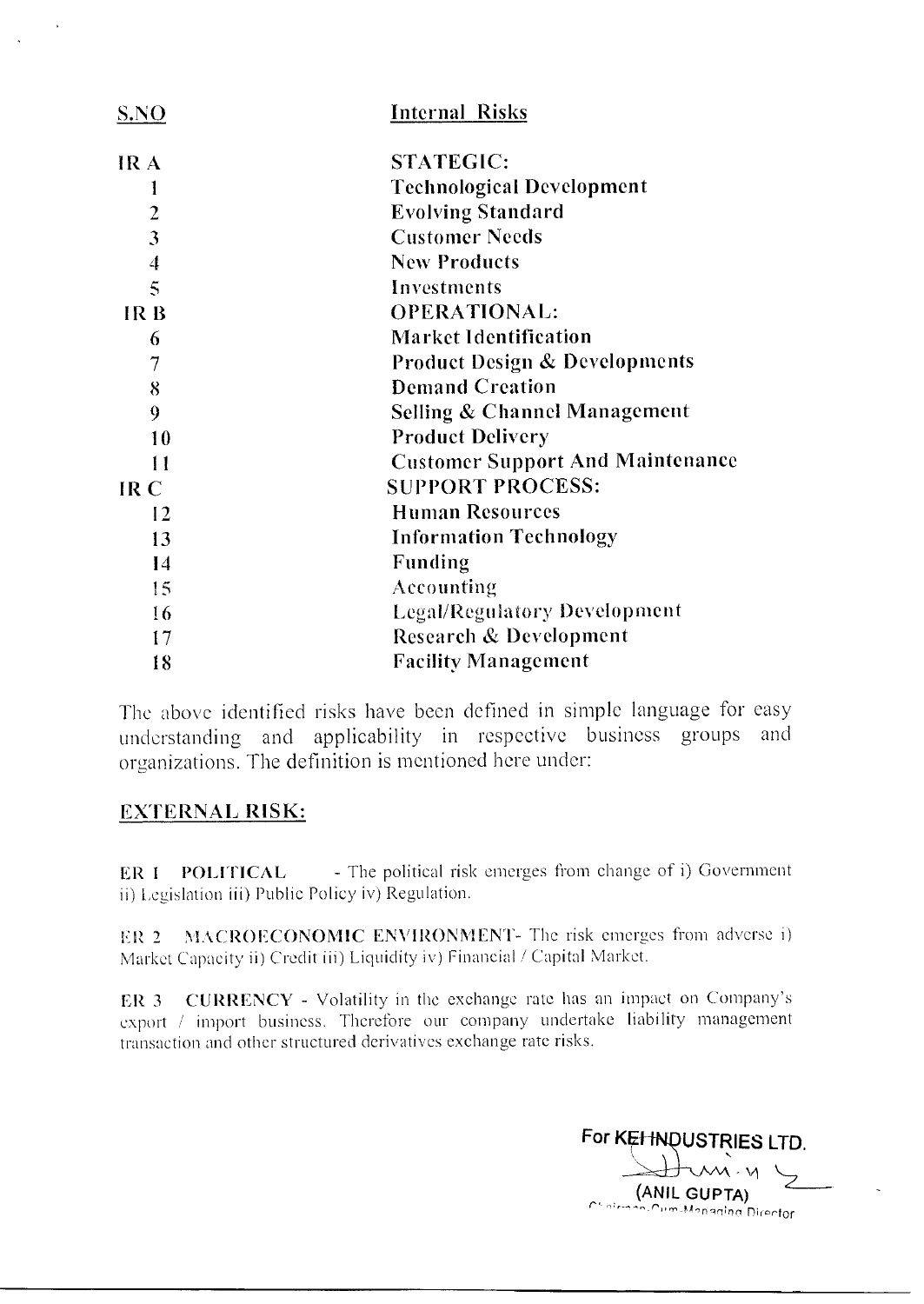ER 4 CONIMODITY - Volatility in the commodities prices viz. Copper, Alluminium, Nickel etc. has an impact on prices of cables, house wires and stainless steel wires manufactured by the Company. In order to protect from the fluctuation in base metals prices, KEI intend to hedge its exposure in copper, aluminium, nickel etc. by entering into Futures and Options transactions available at London Metal Exchange (LME).

ER 5 INTEREST RATE - Any volatility in money and capital market affects rate of borrowing and that has an impact on Company's business activities and exposure.

ER 6 INVESTMENTS - A liquidity risk is the risk that a corporate or firm, though solvent either does not have sufficient financial resources available to enable it to meet its obligations as they fall due, or can secure them only at excessive cost. It is basic business risk faced by corporate irrespective of its industry location. Liquidity is an important dimension to the ongoing viability of any organization. Ability of a corporate to bear liquidity risk is linked to the amount of capital it possesses and the losses it can absorb. Their, liquidity risk is defined as the risk of a firm's / corporate ability to meet commitments in a timely and cost effective manner while maintaining assets and inability to pursue profitable business opportunities and continue as a viable business due to a lack of access to sufficient cost effective resources.

ER: 7 REPUTATION- Risk of significant negative public opinion that result in a eritical loss or risk of an unexpected loss in revenue due to the impact upon the reputation. This may arise because of failure to fulfill the customer/ client requirement on time / defaulted in deliverables / failure of regulatory compliance /environmental unfriendliness etc.

ER 8 - TALENT POOL — Risk of being unable to retain and attract human resources at requisite levels with in organization, which could adversely affect the ability of the organization to meet customer requirements, internal functional needs and legal / statutory mandates. The risk is the manifestation of factors such as inadequate/in attractive compensation, excessive work load, monotonous work routines/assignments and low employee morale.

ER 9 — TRADE AND OTHER REGULATION / LEGAL - Risk that trade are probably faced, documented or legally enforceable and Risk of failure to comply with the regulations that may invite penalty and litigation and even closing down of business or loss of revenue.

Risk that contracts arc probably documented or legally enforceable and Risk of failure to comply with the regulations or act that may invite penalty and litigation and even closing down of business or loss of revenue. The liability of carrying any business activities and its mitigation process inbuilt in the contracts / agreements to safe guard any unforeseen liability.

ER 10 - LEGAL - Risk that contracts are probably documented or legally enforceable and Risk of failure to comply with the regulations or act that may invite penalty and litigation and even closing down of business or loss of revenue. The liability of carrying

For KEHNDUSTRIES LTD.

(ANIL GUPTA) Chairman-Cum-Managing Director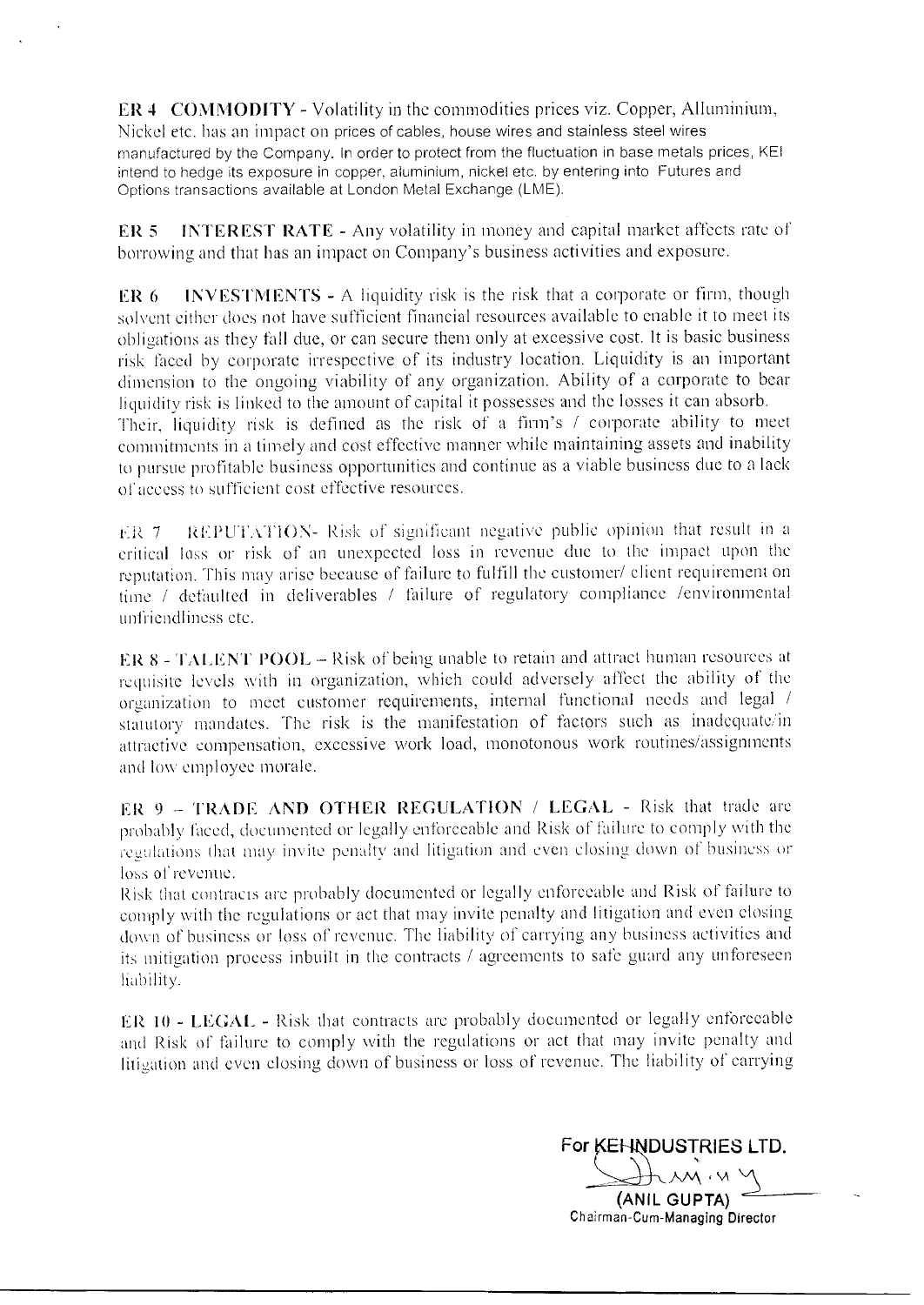any business activities and its mitigation process inbuilt in the contracts  $\ell$  agreements to sate guard any unforeseen liability.

ER 11 — TERRORISM- Acts of hostility committed by anti-social elements/groups resulting in disruption of normalcy with in the environment in which the organization operates and thereby limiting its ability to function and deliver in the normal course.

ER 12 - COMPETITION- Risk of loss of business on account of advantageous/ superior pricing, technology, services, facilities, quality, variety and / or relationship offered by rival organizations operating in the same or similar line of business.

ER 13 -TECHNOLOGY- Electronic commerce, external data, emerging technology Risk of becoming costly or obsolete or outdated due to technology / product change.

ER 14 - CUSTOMERS- The risks in this case could be two fold:

- i) Inability to retain existing (and key) customers owing to unsatisfactory performance of contractual commitments, competition, blemished customer relationship.
- Concentration of revenue on limited customers  $\mathbf{ii}$

ER IS - SUPPLIERS- The risks in this case could be two fold:

- i) Inability to procure as per requirements and / or on desirable terms with existing vendors.
- Dependence on sole vendors/limited number of vendors  $\mathbf{ii}$

#### INTERNAL RISK:

IR  $\Lambda$  STRATEGIC: The strategic risk covers basically three aspects of business needs and growth 1) Technological Development 2) Evolving Standard 3) Customer Needs 4) New Products 5) Investments.

Risk of becoming obsolete or outdated in technology/product change is a matter of concern in the existing business model. Therefore to keep pace with the business growth and demand it essential to have an automatic and perpetual business development process in the organization. The development process and evolving standard is mapped to the customer needs and new products in the current scenario and which is followed by investments. Inability to identify customer needs leads to wrong investment and also jeopardize development process.

IR B OPERATIONAL: The operational risk comprises of a) Baseline (internal controls) b) Awareness (Governance structure / Policy / Process / Maps) c) Monitor ( Clear vision / comprehensive indicators /Escalation triggers/ Consolidated Reporting / dedicated business line staff /Implementing training) d) Quality ( Risk — based economic model / Set quantitative goal for improvement) e) Integrate ( Full, linked set of tools /

For **KETTNQUSTRIES LTD.** (ANIL GUPTA) Chairman-Cum-Managing Director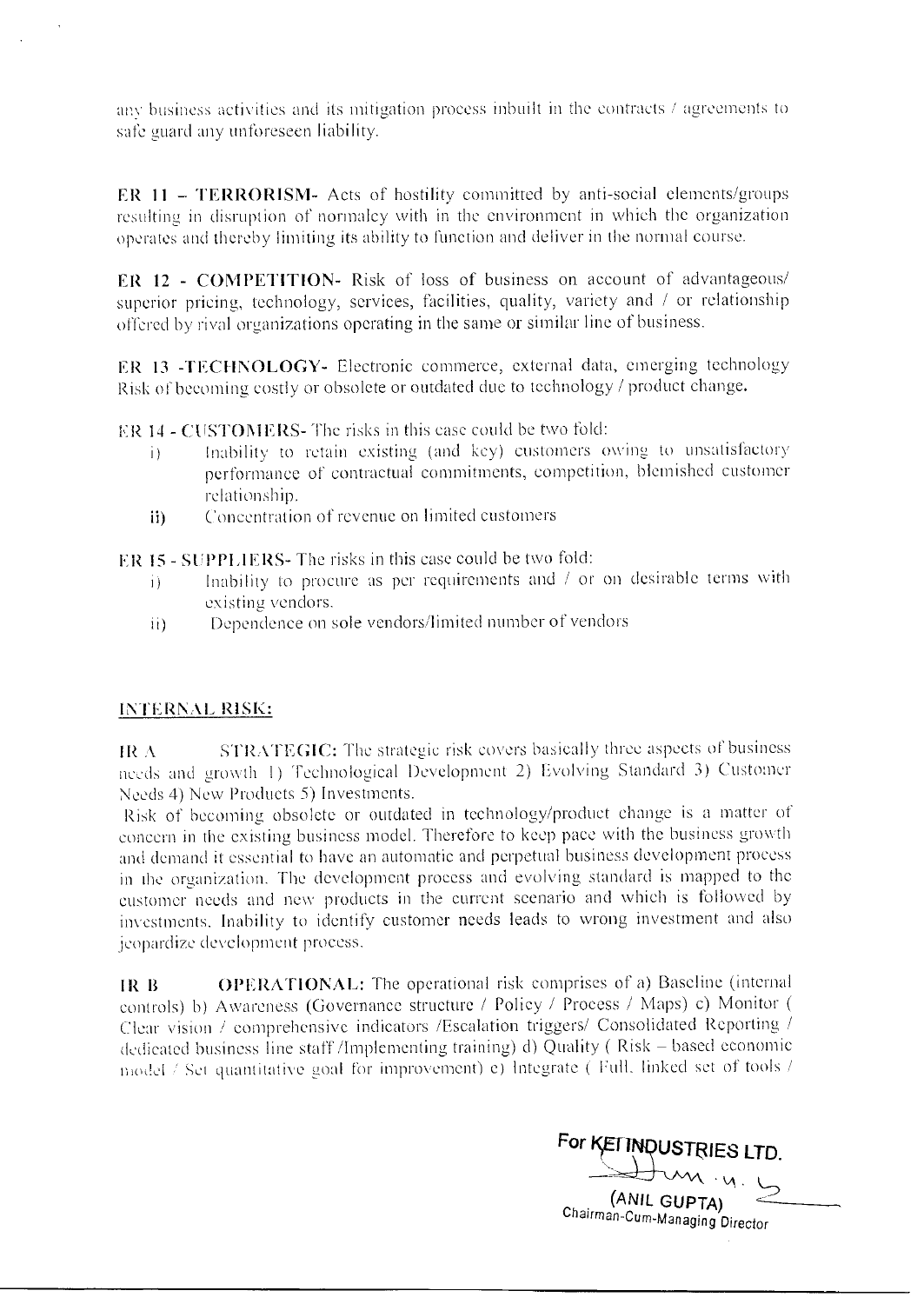Cross function risk analysis. The term operational risk is defined as the risk of direct or indirect loss resulting from inadequate or inefficient internal process, people and systems or from external events. Two broad categories of operational risk are operational failure risk and operational strategic risk, the first one is internal and the second one is external. In this context, the risks under this head are I) Market Identification 2) Product Design and Development 3) Demand Creation 4) Selling and Channel Management 5) Product Delivery 6) Customer Support and Maintenance

IR C SUPPORT PROCESS: The support process of a business basically covers I) I Inman Resources 2) Information Technology 3) Funding 4) Accounting 5) Legal Regulatory Development 6) Research and Development 7) Facility Management.

Human Resources- The success of an organization may hinge on small team of key players. Their exits, ageing and rouge trading on their part may cause operational risk.

Information Technology- Inability to match the requirement of business needs will result in risk. Therefore a constant up gradation plan is desirable which meets the existing business process and activities in a structured manner.

Funding- The success of a project is ability and strength of the organization to arrange fund at right time and cost. Inability to arrange the required funding at low cost and right opportunity is a threat and risk.

Accounting- Control and Compliances of business activities arc monitored through this method. Inadequate control and compliances arc converted in to risk.

Legal - Risk that contracts are probably documented or legally enforceable and Risk of failure to comply with the regulations or act that may invite penalty and litigation and even closing down of business or loss of revenue. The liability of carrying any business activities and its mitigation process inbuilt in the contracts / agreements to safe guard any unforeseen liability. Inability to comply with regulatory matters are equally carrying risk.

Research & Development: Inability to keep pace with the change in business / product results in risk. Therefore a perpetual research and development process essentially reduces risk factor.

Facility Nlanagement: The biggest risk in "Facility Management" is the operational risk. Generally when facility management for customers through SLA based contract is signed to provide service and which will not affect client's business operations. Any risk. Generally when facility management for customers through SLA based contract is<br>signed to provide service and which will not affect client's business operations. Any<br>bottleneck arising during that period affecting ope power failure, war, riots, earth quake, and environmental hazards can lead to violation of clauses of contract resulting in to a risk scenario.

For **KEITINDUSTRIES LTD.** (ANIL GUPTA) Chairman-Cum-Managing Director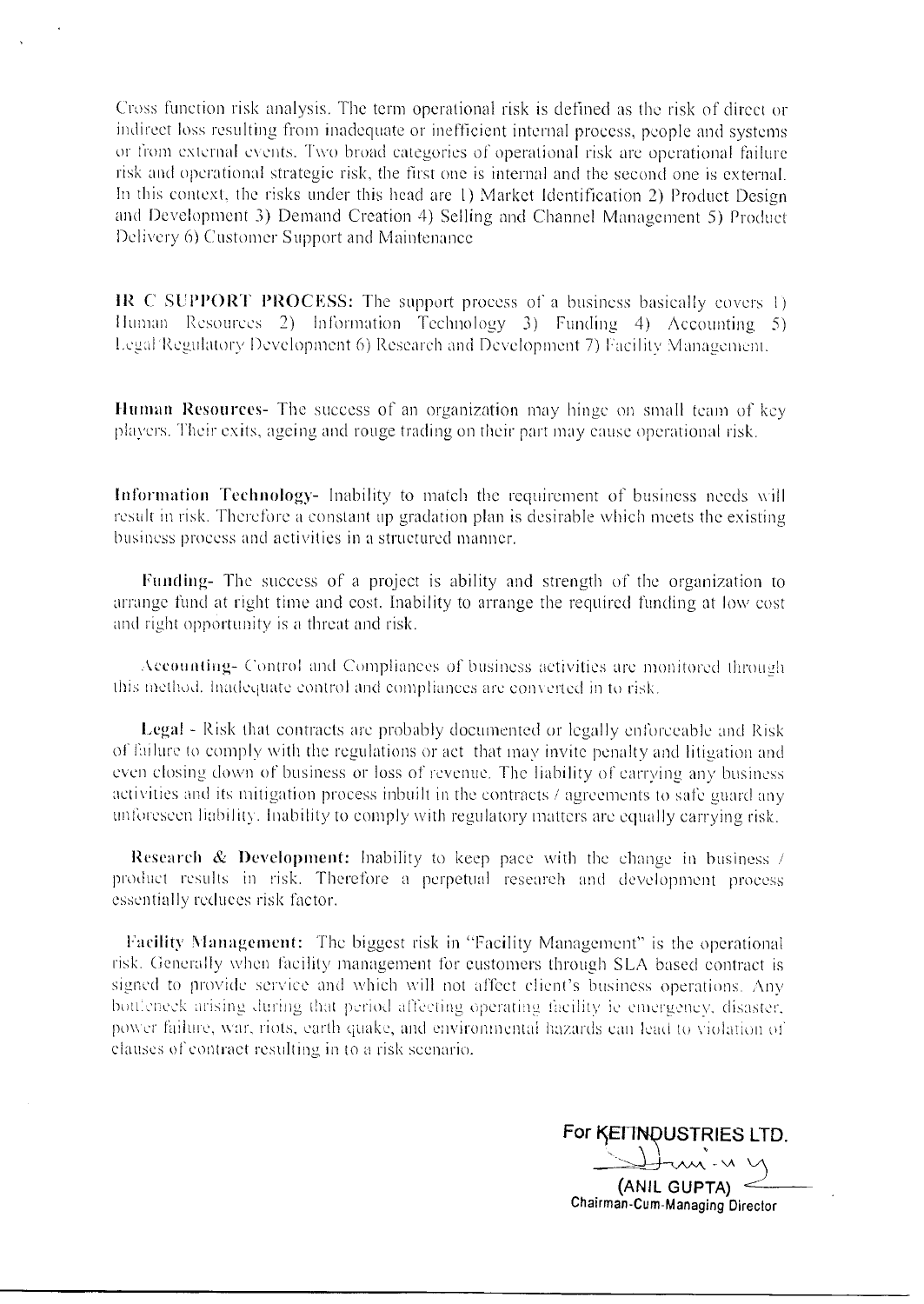#### RISK MITIGATION PROCEDURE:

The company has in-house developed a process of generating certificates in the system from each business group and organization at the end of each quarter. The certificates have been designed specific to business units and organisations alter discussions with business groups and organizations and implemented for action. The processes were defined taking into account the following objectives:

- a) Achieve reliability in financial reporting
- b) Effectiveness and efficiency of operations
- c) Robust internal controls
- d) Compliance with applicable laws and regulations, and
- e) Safeguard of assets

The process certification is designed in such a way that it will provide the Audit Committee a succinct but accurate report on the internal process control mechanism in order to enable the Audit Committee to evaluate the efficiency of the internal control system, perception of risk within the organization, compliance of applicable laws and mitigation mechanism. The certificates contain process of each business activities from commencement till completion/closure of each business process cycle. In ease of organisations, the certificates reflect the control and compliance process.

The certificates are generated quarterly by each business groups and organisations. The process activities are certified by the business and organisations heads each quarter. Thereafter the process certificates are routed through Internal Audit Organisation for verification and authentication. Internal Audit function is to review the authenticity and correctness of the certificates. The certificates are placed in the Audit Committee each quarter For review. The process certificates are backed /supported by 'Event Based' activities in each business process. The above identified risks are mapped in the process certificates generated each quarter.

Apart from this, a committee has been instituted to review the set of risks and risk mitigation strategy once in 6 months. The committee is comprised of BU Heads and heads of the support functions.

For KEI-INDUSTRIES LTD.

(ANIL GUPTA) Chairman-Cum-Managing Director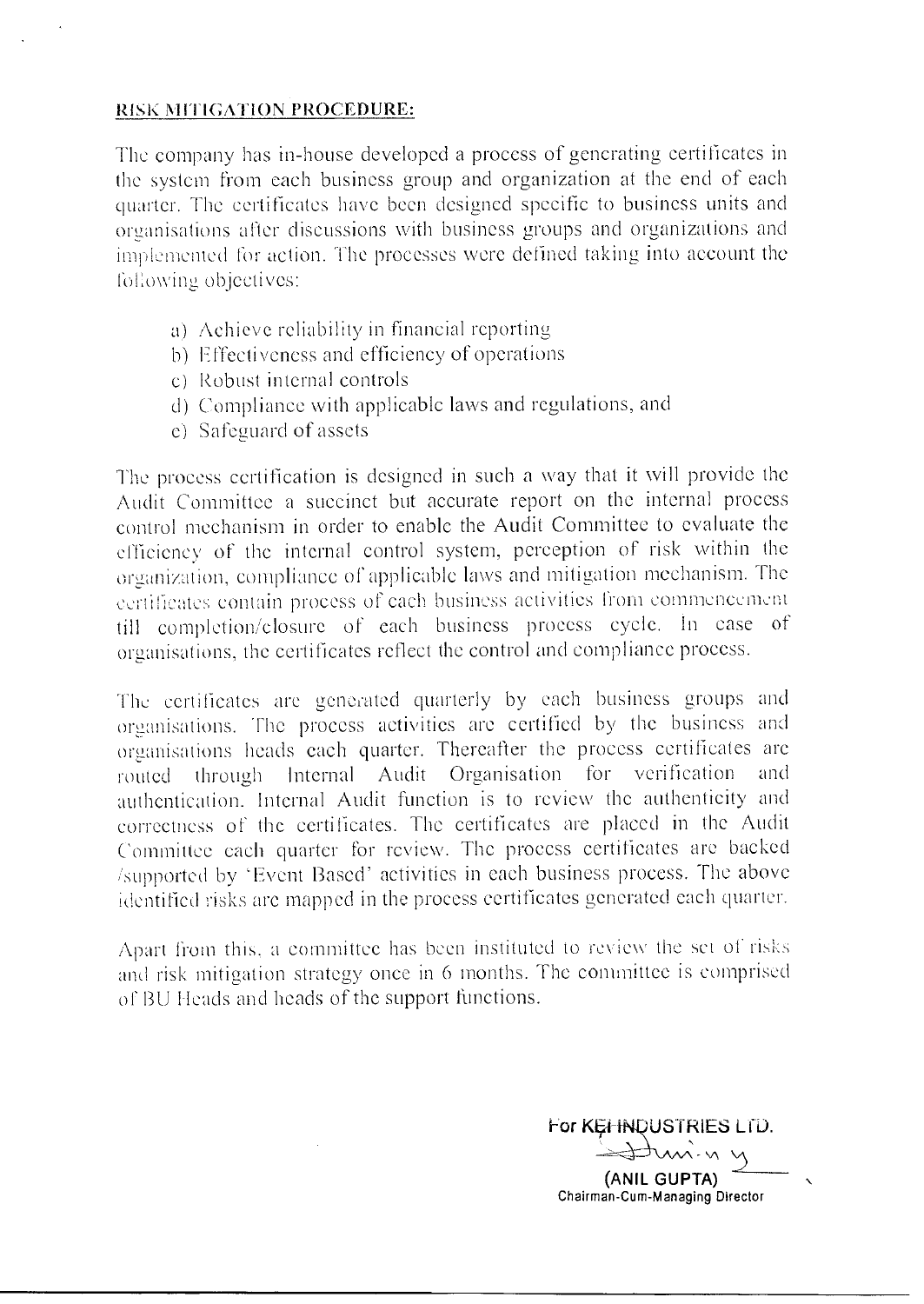#### Risk Profiling and Addressing Authority

 $\mathcal{L}_{\text{eff}}$ 

 $\hat{\mathbf{v}}$ 

| Risk Profiling         | Risk caused by                                                                                                                                                                                                                                                                                                                                                                                                                                                                                                                                       | To be addressed by                                                                      |  |
|------------------------|------------------------------------------------------------------------------------------------------------------------------------------------------------------------------------------------------------------------------------------------------------------------------------------------------------------------------------------------------------------------------------------------------------------------------------------------------------------------------------------------------------------------------------------------------|-----------------------------------------------------------------------------------------|--|
| Strategie:<br>External | External factors e.g.<br>1. economic conditions, war, terrorism<br>2. natural hazards.<br>3. competition,<br>4. market changes.<br>5. political and country risks<br>alliance risk<br>6.                                                                                                                                                                                                                                                                                                                                                             | BU Heads on a case by case<br>basis.                                                    |  |
| Strategie:<br>Internal | Internal factors e.g. organization structures,<br>internal politics, Inappropriate strategies,<br>succession planning etc.                                                                                                                                                                                                                                                                                                                                                                                                                           | <b>HR</b><br>BU<br>Head<br>and<br>$-$ in<br>Contact<br>with<br>consultation<br>Director |  |
| Operations             | Risks arising for failures to comply with<br>Ι.<br>operational policies and procedures on a<br>daily basis, e.g. maintenance, supplier   BU Head / Organization Head<br>selection, quality<br>Risks arising from variations in the quality<br>β.<br>availability of the Company's<br>and<br>personnel, e.g. recruitment,<br>training,<br>remuneration, development, etc.<br>Risks associated with computer<br>and.<br>Ч.<br>communications hardware, software and<br>e.g. obsolescence,<br>security,<br>data,<br>availability, access, back-up, etc. |                                                                                         |  |
| Finance                | Risks arising from failure to manage financial<br>aspects, e.g. credit (customers), liquidity<br>(availability of cash) and market risk<br>exposures (foreign exchange)<br>fluctuations) and to provide complete,<br>accurate and meaningful financial reports for<br>internal and external users                                                                                                                                                                                                                                                    | Organization Head/Controller                                                            |  |
| Compliance             | Risks arising from non-compliance with<br>existing laws and regulations or the potential<br>adverse impact of a change in rules and<br>Health<br>$\&$<br>Safety,<br>regulations,<br>$C. \underline{g}$ .<br>Environmental, Labour Laws, Concession and<br>Permit requirements, etc.                                                                                                                                                                                                                                                                  | Organization Head                                                                       |  |

DUSTRIES LTD. For

(ANIL GUPTA) Chairman-Cum-Managing Director

 $\sim$   $\sim$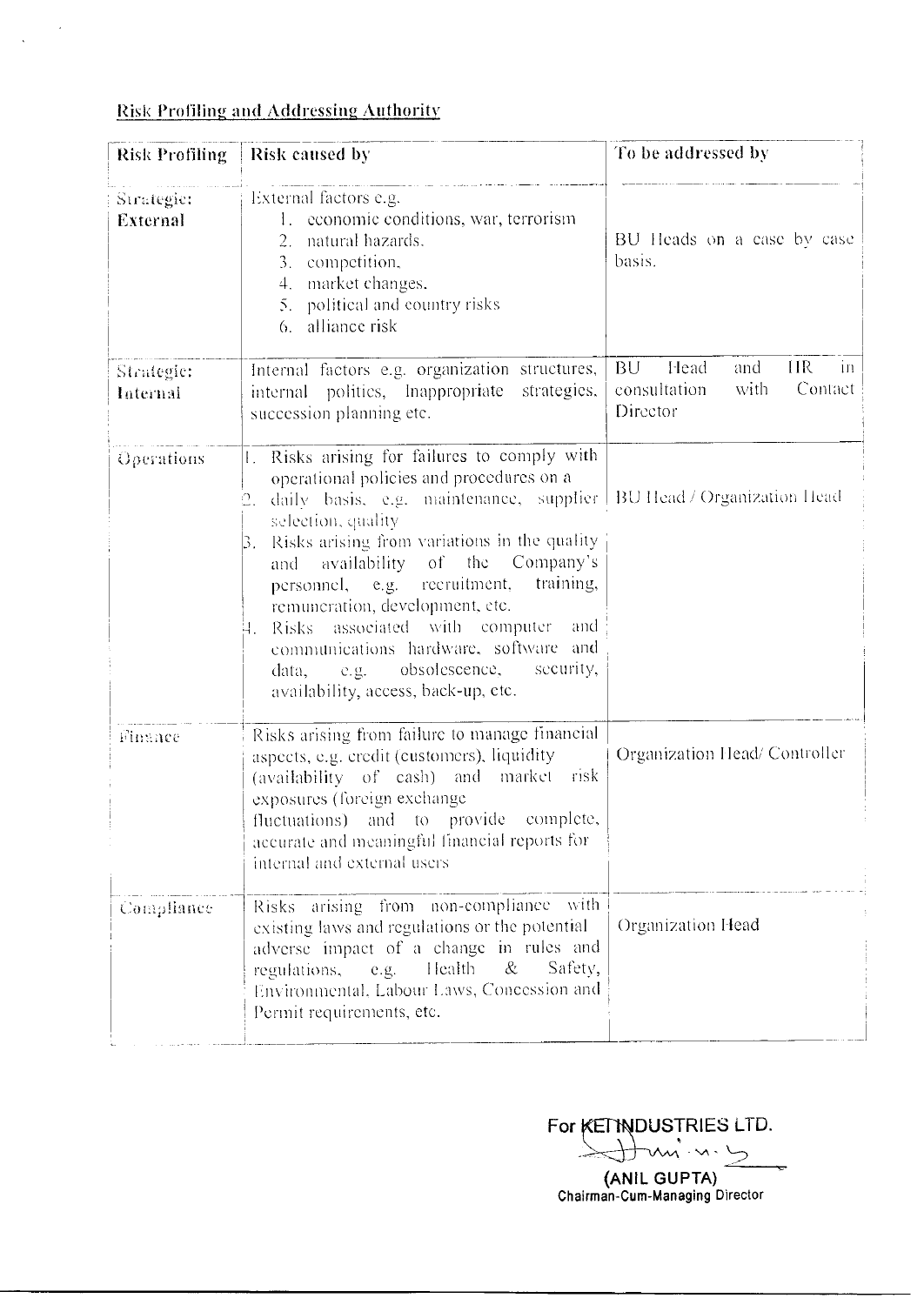## Risk Polarization and Mitigation Authority

 $\overline{\phantom{a}}$ 

| Polarization | Impact            | Likelihood             | Mitigation<br><b>Authority</b><br>and<br>periodicity                                                                                                                                                                                                                               |
|--------------|-------------------|------------------------|------------------------------------------------------------------------------------------------------------------------------------------------------------------------------------------------------------------------------------------------------------------------------------|
| Scale 1      | <b>Disastrous</b> | Probable               | Critical<br>Should be reported<br>to the Board and<br>addressed<br>in<br>consultation with<br>the Board and Risk<br>Analysis Team with<br>sense of urgency                                                                                                                         |
| Sento 2      | Significant       | <b>Highly Possible</b> | High Risk<br>BU Head<br>10 <sub>1</sub><br>with<br>consultation<br>the Risk Analysis<br>Team must evaluate<br>if the impact can be<br>reduced and frame<br>immediate<br>mitigation plan                                                                                            |
| Scale 3      | Moderate          | Possible               | Moderate risk<br>BU Head<br>$1 \Gamma$<br>consultation<br>with<br>the CEO to monitor.<br>periodically<br>$\cup$<br>ensure severity is<br>under control and<br>does not increase.<br>to highlight<br>CEO.<br>the<br>risk<br>and<br>mitigation<br>mechanism to Risk<br>Analysis Team |
| Scale 4      | Minor             | Remote                 | Low risk<br>Heads<br><b>BU</b><br>Organization Heads<br>to put an action plan<br>in place and follow<br>up implementation.                                                                                                                                                         |

For KEHNUUSTRIES LTD.  $\frac{1}{\sqrt{2}}$  ipta)

(ANIL GUPTA) Chairman-Cum-Managing Director

 $\ddot{\phantom{a}}$